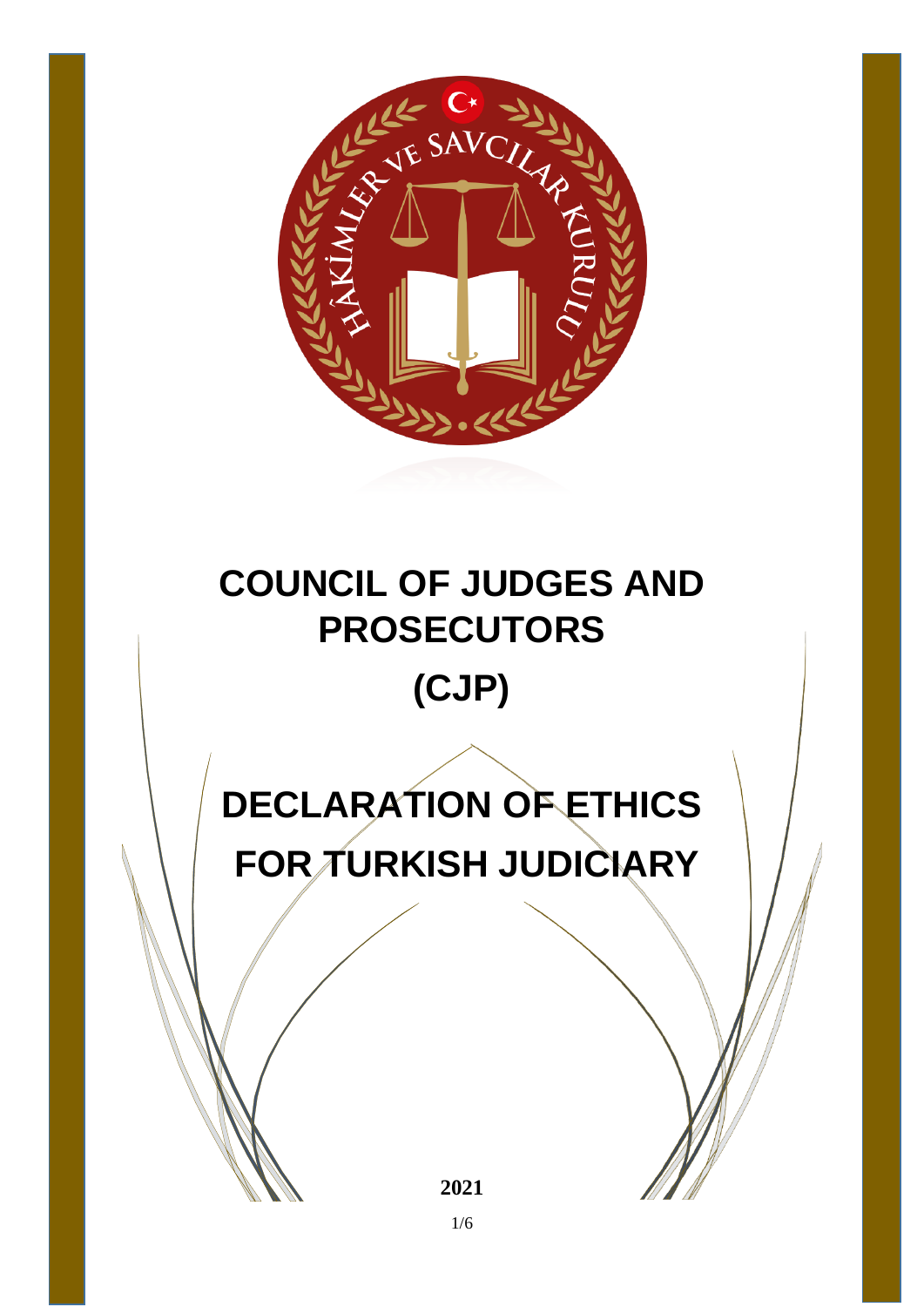#### **DECLARATION OF ETHICS FOR TURKISH JUDICIARY**

Judges and prosecutors<sup>1</sup> are 'wise, perceptive, honest, trustworthy, honourable and resilient' persons who ensure in the performance of their duties that justice is provided with the utmost sensitivity and accuracy, act with professional responsibility, and are aware that they affect the lives of humans and the society through all their acts, decisions, and behaviours, and that the protection of their reputation in the eyes of the society will also enhance the reputation of the Turkish judiciary. They conduct their duties independently and impartially within the authority granted to them by the Constitution and laws, adopting universal values with a free conscience. They sincerely adopt the principles stated in this declaration and promise, on their honour and conscience, to act in line with these principles in their professional and social lives.

#### *Judges and prosecutors:*

 $\overline{\phantom{a}}$ 

#### *1- Respect human dignity, protect human rights and treat everyone equally*

**1.1.** Reflecting our civilization's embracement as well as the universal acceptance of the inviolability of human dignity, they always rely on human dignity and act in compliance with human rights and freedoms.

**1.2.** are aware that the principle of human rights-based state can be fulfilled only through efficient protection of human rights and freedoms, and are conscious of their responsibility thereof.

**1.3.** accept that living together entails respect for differences, understanding each other, and treating everyone equally.

**1.4.** absolutely reject discrimination on the basis of language, religion, sect, race, ethnicity, nationality, sex, political view, social and economic status, birthplace, lifestyle, age, health status, physical appearance, marital status and so on, and they do not use a discriminatory discourse. They know that positive discrimination enshrined in the Constitution shall not be considered as violation of the principle of equality.

**1.5.** give confidence to the society and all those involved in judicial processes, including their colleagues, lawyers, judicial staff, witnesses, experts, and particularly those wishing to access justice, that the principle of equality is applied. They prevent, within their area of duty and authority, any actions that might undermine this trust.

 $1$  This refers to the judges and prosecutors defined in Article 3 of the Law no. 2802 on Judges and Prosecutors.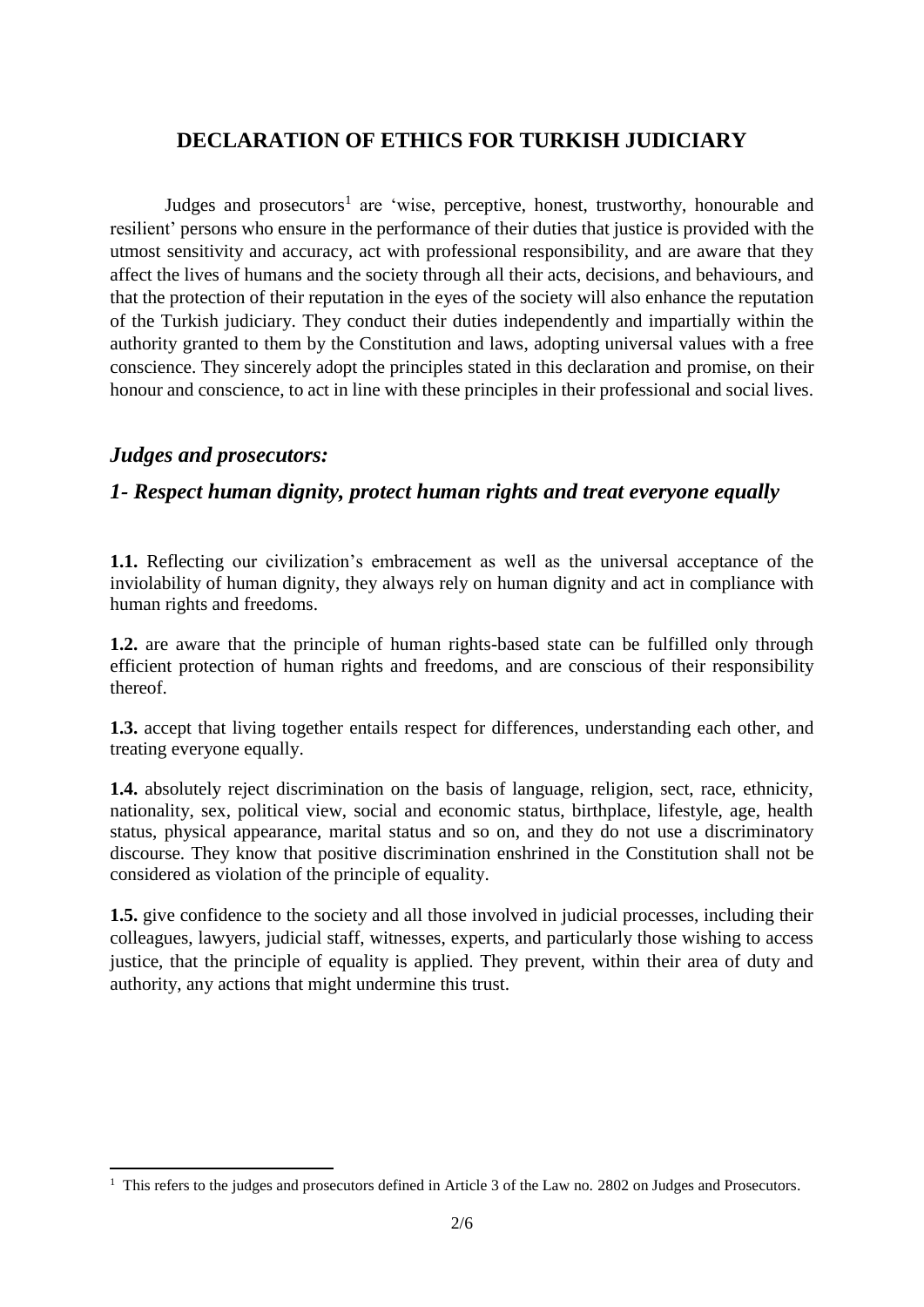#### *2- Are independent*

**2.1.** are the guarantee of fair trial and rule of law, with their independence.

**2.2.** act with the awareness that judicial independence is granted for fulfilling the judicial function free from any influence or pressure.

**2.3.** unconditionally reject any influence or pressure that might directly or indirectly affect their independence.

**2.4.** render their decisions independently, without any concern about any possible negative reaction from individuals, institutions, or public, and without feeling obliged to please them.

**2.5.** are aware that for ensuring and maintaining trust in the judiciary, it is important to not only be independent but also to appear as such.

**2.6.** are aware that independence does not mean being irresponsible and privileged, but on the contrary, it aims to ensure justice in accordance with the principle of accountability.

**2.7.** know that accountability, according to the procedures and substantives specified in laws, does not undermine their independence, but rather consolidates it by increasing public legitimacy.

#### *3- Are impartial*

**3.1.** act impartially by refraining from discriminating against or favouring any party, in pursuance of a fair trial.

**3.2.** not only act impartially but also take a stance to eliminate any doubt about their impartiality from an objective perspective. They are aware that for ensuring and maintaining trust in the judiciary, it is important to not only be impartial but also to appear as such.

**3.3.** refrain from any kind of discriminatory discourse and conduct incompatible with the principle of impartiality in their professional and social lives, and they take care not to violate their impartiality through their speech or body language.

**3.4.** act with the foresight that any comment, evaluation, or statement shared via mass media, especially the social media, might easily result in certain consequences that go beyond its original purpose and thus make their impartiality questionable.

**3.5.** do not let their personal opinions and ideas cast doubt on their impartiality and do not act with prejudice. They monitor themselves not to be influenced by their own biases or preferences in performing their duties.

**3.6.** maintain their impartiality even in cases where a positive or negative public opinion has been formed.

**3.7.** refuse to engage in any biased behaviour for the interests of their own, their relatives, or their social circles in the exercise of their duties, and do not compromise their impartiality.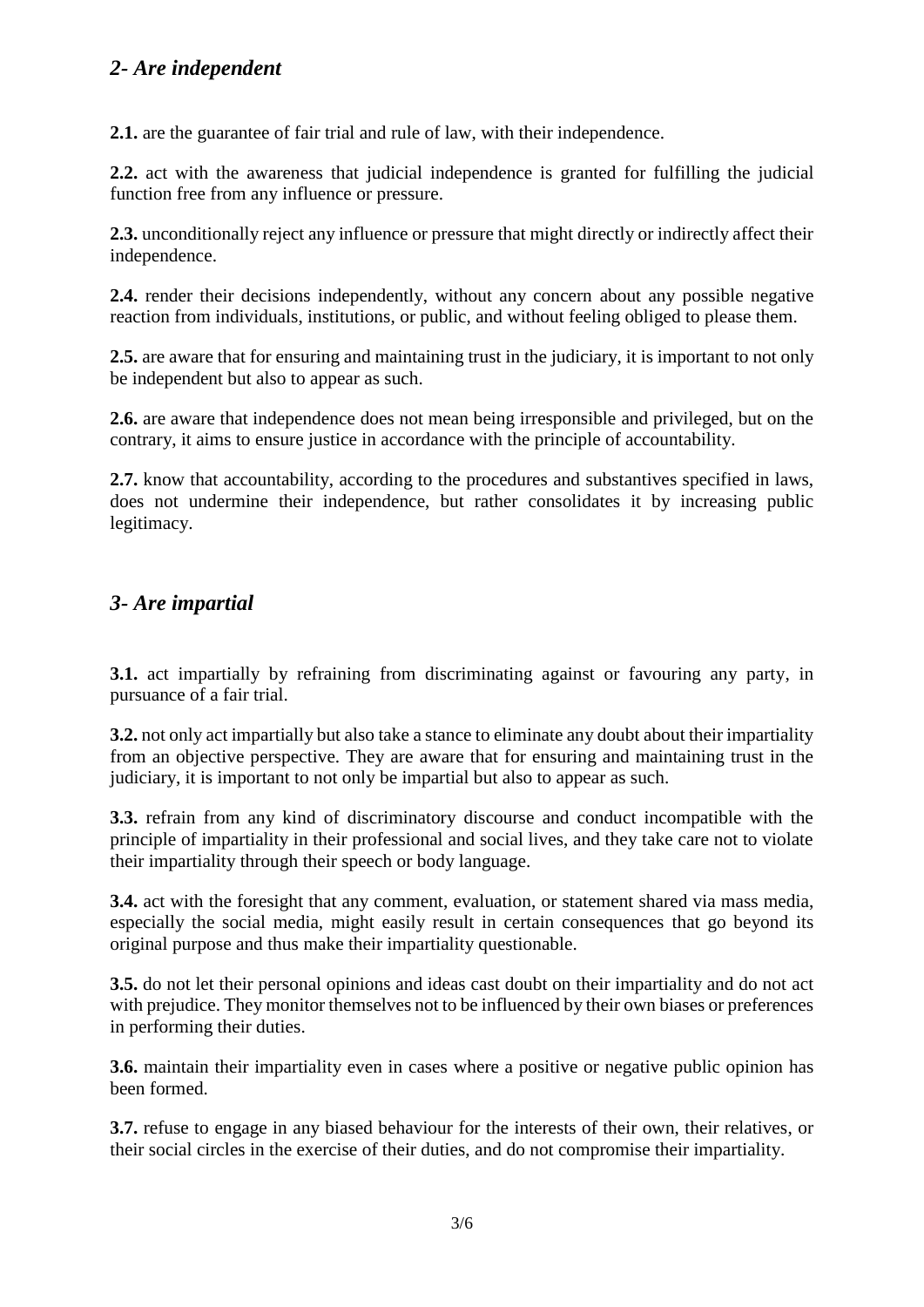**3.8.** do not provide any advantages to their colleagues or former colleagues who currently work as lawyers, experts, mediators, or perform other judicial professions, and they do not create such an impression.

#### *4- Are honest and consistent*

**4.1.** being aware that honesty and integrity are indispensable elements of the high character required by the profession, they act in accordance with these traits in both their professional and social lives.

**4.2.** In line with their honesty, they seem as they are and be as they seem.

**4.3.** are sensitive in fulfilling their promises in order to protect their professional reputation. They act in a careful manner in order not to engage in any situation that may cast doubt on their honesty.

**4.4.** do not deviate from integrity in their words and behaviours, as well as in their work and acts, even if they foresee that this will result in unfavourable consequences for them.

**4.5.** act in such a manner to ensure that there is no doubt about their honesty during judicial procedures, including any doubt by parties against whom a judgment has been rendered.

**4.6.** perform their duties by considering consistency in their practices as required by the principle of legal certainty.

**4.7.** do not interpret consistency as rigidness, and they take social changes into consideration.

#### *5- Represent trust in the judiciary*

**5.1.** ensure and strengthen trust in the judiciary with all their acts, actions, and decisions, with the awareness that trust in them is directly and inseparably connected with trust in the judiciary.

**5.2.** ensure, through their dignified attitude, that they are trusted by everyone, particularly the Turkish Nation on behalf of which they make decisions.

**5.3.** consider with maximum care and attention whether they need to withdraw from duty when they notice that a perception, doubt, or concern that may harm trust in them has been formed.

**5.4.** carefully refrain, at any place and any time, from any attitude or behaviour that might undermine trust in the judiciary or make it questionable.

**5.5.** act sensitively in their private lives not to cast doubt on their professional reliability.

**5.6.** use their freedom of expression in such a manner that they do not harm trust in the judiciary or do not show political bias.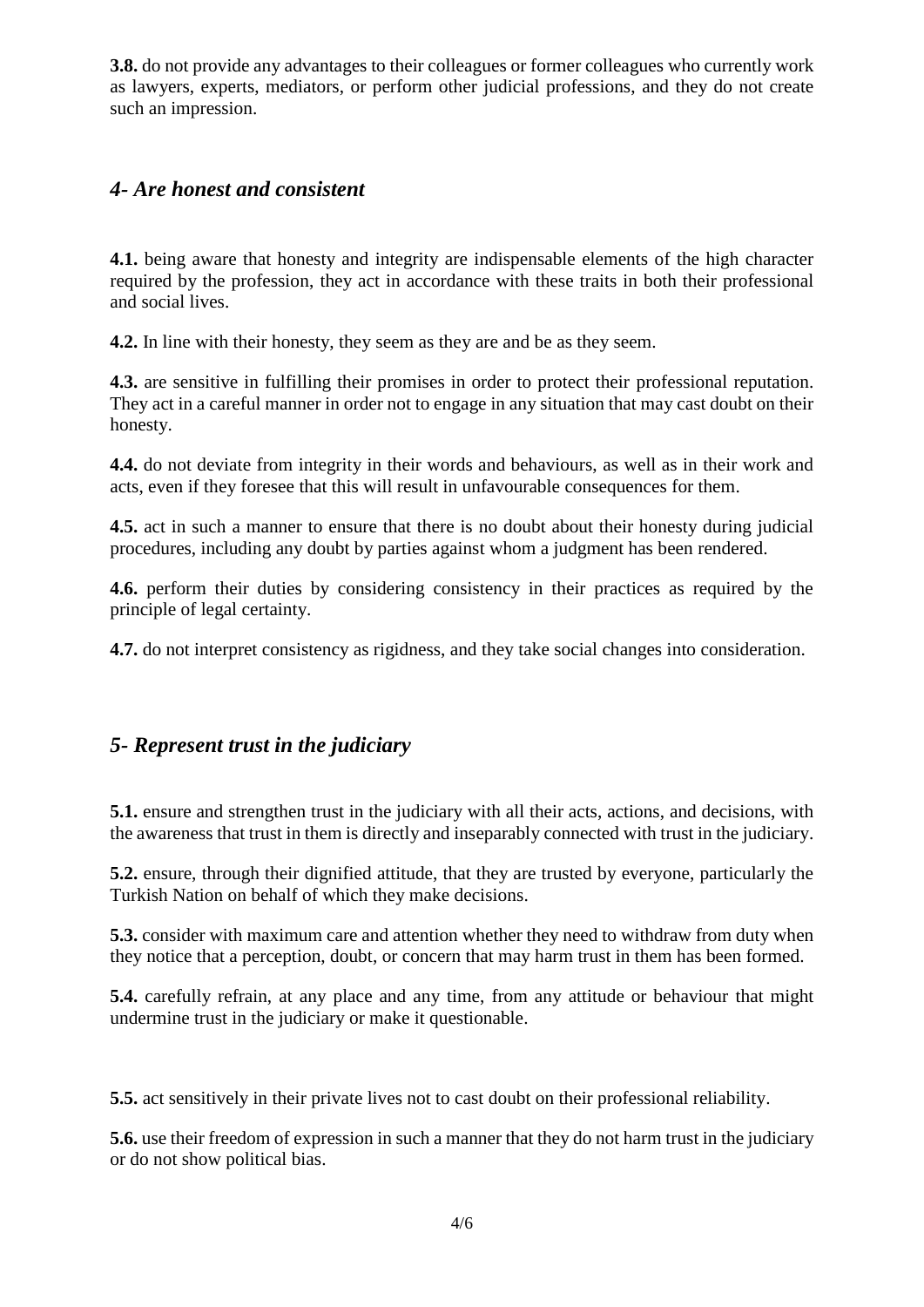#### *6- Consider confidentiality*

**6.1.** consider confidentiality, not as a means of hiding information from the public but to provide justice by protecting the rights of those involved in judicial procedures.

**6.2.** protect the confidentiality of any state secrets, business secrets, or private information about individuals or institutions that they obtain in connection with their duty.

**6.3.** do not use any secret or information that should be kept confidential to their own benefit or to the benefit or the detriment of others. They do not violate the confidentiality of such information via social media or any other means.

**6.4.** ensure that those having access to confidential information as part of their duties, particularly the court staff, abide by confidentiality.

**6.5.** accurately identify the information that must be kept confidential. In cases where confidentiality interferes with the principles of openness and transparency, the right not to be labelled as criminal, the right to information, the right to defence, and freedoms of press, information, and expression, they act in consideration with keeping the sensitive balance between the honour and reputation of persons and public interest.

**6.6.** ensure confidence that the information and secrets entrusted to the judiciary are protected, and they respect the confidentiality of such information and secrets even after the end of their service.

#### *7- Act with propriety as required by their profession*

**7.1.** Being aware of the value added to their lives and the responsibility laid on them by their profession, they act with the sensitivity that their duty requires.

**7.2.** act within the framework of principles of respect and courtesy in their professional and social relationships, and they consider the influence of their words and behaviours on others.

**7.3.** are aware that the society expects them to be virtuous, in addition to providing a quality judicial service.

**7.4.** use a reconciling discourse and act prudently and cautiously in all circumstances.

**7.5.** create an efficient working environment by working with their colleagues in harmony, cooperation, and mutual respect while exercising their duties.

**7.6.** are willing to share their professional knowledge and experience with their colleagues.

**7.7.** act in accordance with the ethical principles of the profession while sharing their comments or explaining their opinions in print, audio-visual, or social media within the framework of their freedom of expression.

**7.8.** are constructive and considerate in their comments and evaluations regarding the functioning of the profession and the judicial decisions. They do not subject the competence of their colleagues to debate in a manner that might harm the reputation of and the trust in the judiciary.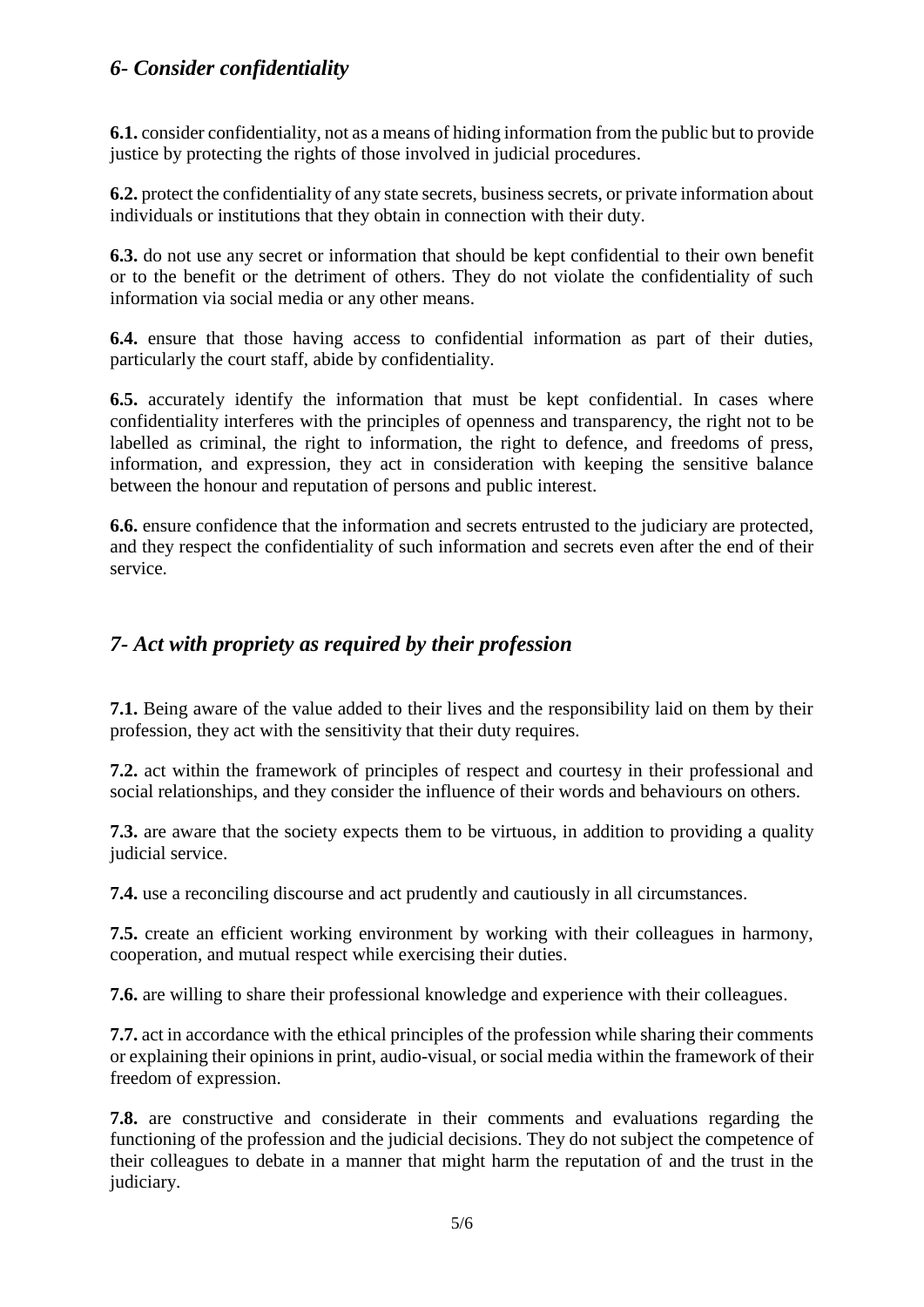**7.9.** do not accept any gift, donation, loan, aid, or favour which is, or may seem to be, in connection with the exercise of their duty. They do not take advantage of the power arising from their position and profession. They ensure that others who are close to them and the staff they work with also respect this rule.

**7.10.** ensure that public goods and services and human resources are used in the most effective and proper way and in compliance with their purposes, taking into consideration the requirements of the service.

**7.11.** pay due attention to their private lives to ensure protection of their professional reputation.

**7.12.** do not allow persons that they are in contact with in their private lives to influence their acts and decisions, and they refrain from any attitude or behaviour that might give an impression that these persons have the power to exert such an influence. Neither do they allow anyone to create such an impression.

**7.13.** protect their professional reputation by carefully selecting the environments and places where they will spend their social lives.

### *8- Are competent and act diligently in their profession*

**8.1.** perform their duties on the basis of their conscience and in a manner befitting their moral maturity, competence, and merit.

**8.2.** are aware of the impact that their decisions and acts may have on the lives of those concerned and on the society. Therefore, they conduct all their professional activities with due care and diligence and attach due importance to them. They address every problem with the same sensitivity and solution-oriented approach.

**8.3.** take care to reach all sources of information required to render a fair decision and to support their acts with sufficient justification.

**8.4.** assume responsibility to receive the necessary training to update and improve their professional knowledge and to follow scholarly advances, domestic and international legal developments, and case laws in their field.

**8.5.** know that enhancing their professional competence contributes to their capability to decide independently from external influences.

**8.6**. perform their duties without delaying justice and within a reasonable time.

**8.7.** set a good example in terms of professional ethics through the attention they pay to their behaviour as well as their commitment to their duty, endeavour, and sedulity.

**8.8.** use their working hours efficiently and act with maximum care not to hinder the public duty. They know that time is important for everyone and act sensitively in this regard.

**8.9**. do not make any requests concerning appointments, changes in place of duty, and their rights related to employment that would be incompatible with the principle of fairness.